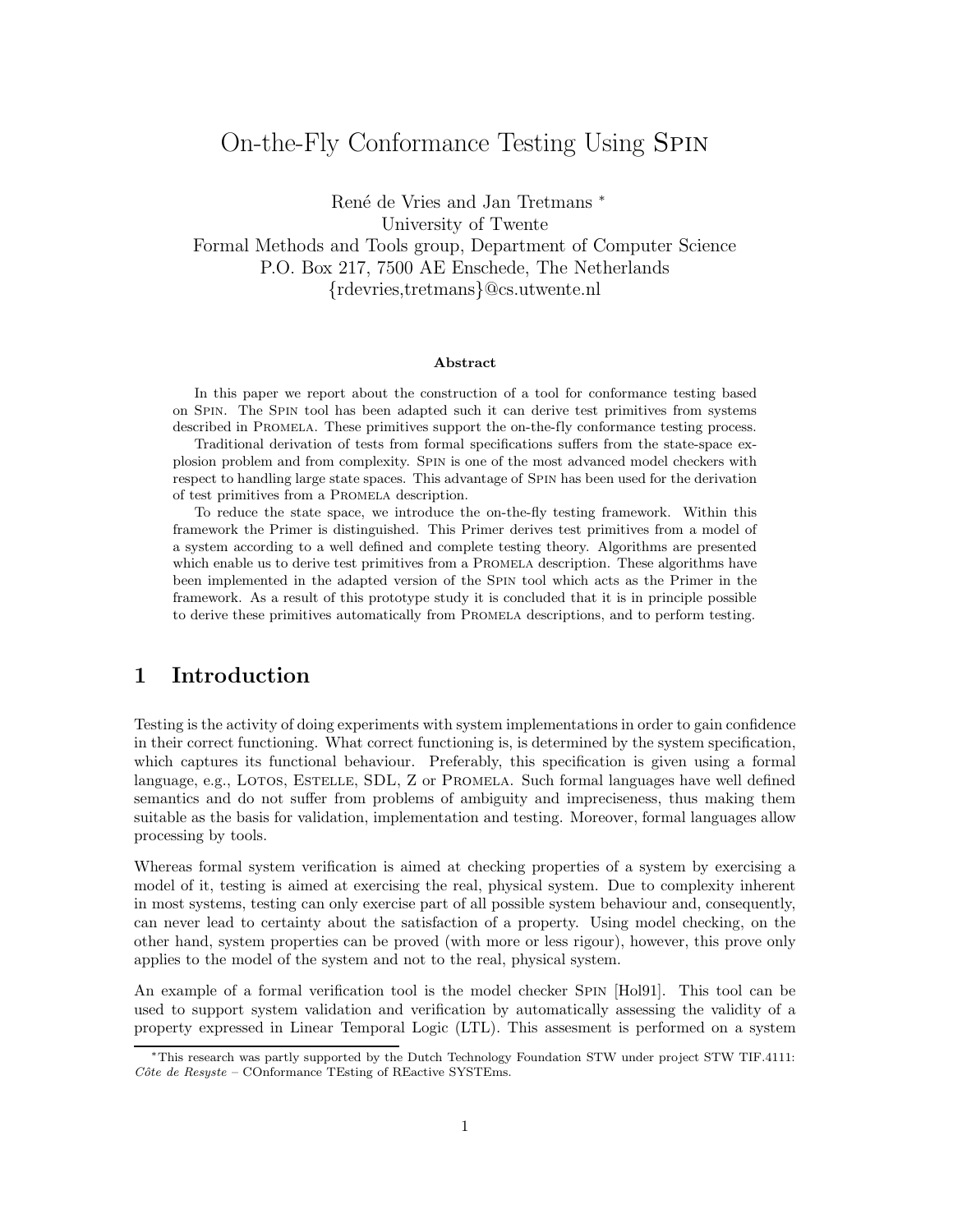model expressed in the formal language PROMELA. A PROMELA model of the system design or implementation is developed especially for checking such properties.

Once a Promela system model is available, one might consider to (ab)use this model as the basis for the generation of tests to test system implementations. In this way, the PROMELA model is regarded as the specification of prescribed behaviour. A next step then is to develop tools to automate the derivation of tests from system descriptions in Promela. This paper describes the development of such a tool.

In order to derive test cases, we need, apart from a specification, a test derivation algorithm. Moreover, to express such an algorithm and to reason about it (its soundness and exhaustiveness) we need to express formally when an implementation conforms to a specification. This is done by defining an implementation relation between the class of envisaged implementations and the class of specifications [ISO96]. In the realm of Promela, specifications and implementations can both be conceived as special kinds of *labelled transition systems*. Implementations are modelled as input-output transition systems, a kind of transition system where inputs are always enabled. Specifications are labelled transition systems in which inputs and outputs can be distinguished (but not necessarily always enabled). Hence, an implementation relation in this realm is a relation between input-output transition systems and labelled transition systems. We take the relation **ioco** introduced in [Tre96] together with the corresponding test derivation algorithm as our theoretical basis. For a rationale for this particular implementation relation we refer to [Tre96].

The goal of this paper is to report about the construction of a tool for conformance testing based on Promela specifications and the implementation relation **ioco**. The tool derives test cases and also to immediately execute them, i.e., performs on-the-fly test derivation and execution. The tool has been implemented based on SPIN, adapting SPIN to generate the information needed in the test derivation algorithm, and taking advantage of the capabilities of Spin in dealing with large state spaces.

We start in the next section with recalling the formal models, the implementation relation **ioco** and the test derivation algorithm from [Tre96]. In Section 3 we elaborate on the on-the-fly method of testing and we discuss the tool architecture for test derivation and execution. Section 4 explains how the test derivation algorithm and on-the-fly testing can be applied to Promela and Spin, what restrictions and assumptions are necessary for Promela descriptions to be viewed as transition system specifications, and how advantage can be taken from Spin as the basis for the implementation of the test derivation tool. Section 5 explains what has been achieved, what lessons were learned and what remains to be done.

# **2 Formal Preliminaries**

This section recalls those aspects of [Tre96] which are used to develop the test derivation algorithm and tool for Promela.

**Labelled transition systems** Labelled transition systems provide a formalism to specify, model, analyse and reason about system behaviour. A labelled transition system description is defined in terms of states and labelled transitions between states.

# **Definition 2.1**

A *labelled transition system* is a 4-tuple  $\langle S, L, T, s_0 \rangle$  where

- $\circ$  S is a non-empty set of states;
- $\circ$  *L* is a finite set of *labels*;
- $\circ T \subseteq S \times (L \cup \{\tau\}) \times S$  is a set of triples, the transition relation;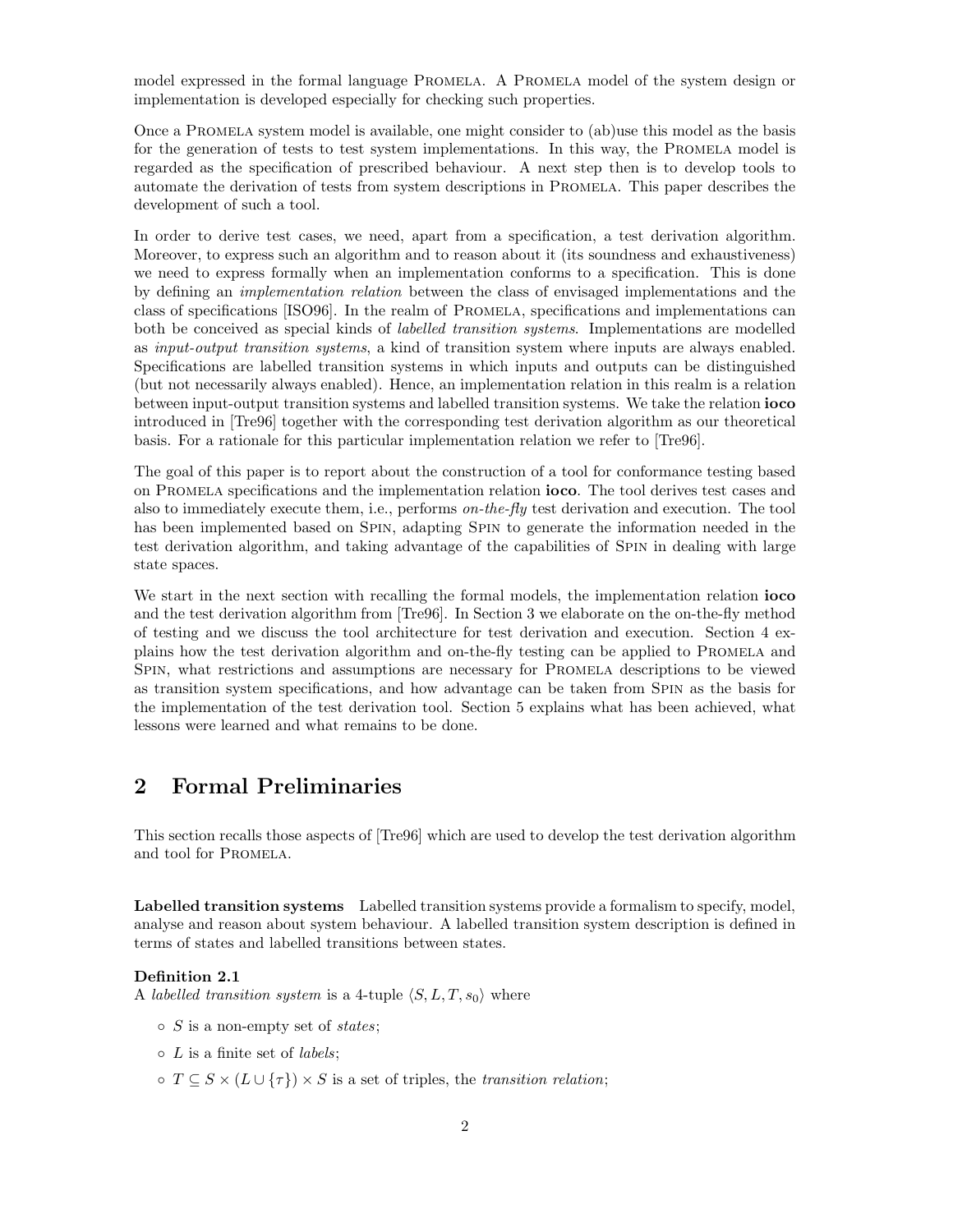The labels in L represent the observable interactions of a system. The special label  $\tau \notin L$  represents an unobservable, internal action. We denote the class of all labelled transition systems over L by  $\mathcal{L}TS(L)$ . Transition systems without infinite compositions of transitions with only internal actions are called *strongly converging*. For technical reasons we restrict  $\mathcal{L}TS(L)$  to strongly converging transition systems.

A trace is a finite sequence of observable actions. The set of all traces over L is denoted by  $L^*$ , with  $\epsilon$  denoting the empty sequence. If  $\sigma_1, \sigma_2 \in L^*$ , then  $\sigma_1 \cdot \sigma_2$  is the concatenation of  $\sigma_1$  and  $\sigma_2$ . Some additional notations and properties are introduced in definitions 2.2 and 2.3.

### **Definition 2.2**

Let  $p = \langle S, L, T, s_0 \rangle$  be a labelled transition system with  $s, s' \in S$ , and let  $\mu_i \in L \cup \{\tau\}, a_i \in L$ , and  $\sigma \in L^*$ .

$$
s \xrightarrow{\epsilon} s'
$$
  
\n
$$
s \xrightarrow{\mu} s'
$$
  
\n
$$
s \xrightarrow{\mu_1 \dots \mu_n} s'
$$
  
\n
$$
s \xrightarrow{\mu_1 \dots \mu_n} s'
$$
  
\n
$$
= \det \quad \exists s_0, \dots, s_n : s = s_0 \xrightarrow{\mu_1} s_1 \xrightarrow{\mu_2} \dots \xrightarrow{\mu_n} s_n = s'
$$
  
\n
$$
s \xrightarrow{\mu_1 \dots \mu_n} s'
$$
  
\n
$$
s \xrightarrow{\mu_1 \dots \mu_n} s'
$$
  
\n
$$
s \xrightarrow{\epsilon} s'
$$
  
\n
$$
s \xrightarrow{\epsilon} s'
$$
  
\n
$$
s \xrightarrow{\epsilon} s'
$$
  
\n
$$
s \xrightarrow{\epsilon} s'
$$
  
\n
$$
s \xrightarrow{\alpha} s'
$$
  
\n
$$
s \xrightarrow{\alpha} s'
$$
  
\n
$$
s \xrightarrow{\alpha} s'
$$
  
\n
$$
s \xrightarrow{\alpha} s'
$$
  
\n
$$
s \xrightarrow{\alpha} s'
$$
  
\n
$$
s \xrightarrow{\alpha} s'
$$
  
\n
$$
s \xrightarrow{\alpha} s'
$$
  
\n
$$
s \xrightarrow{\alpha} s'
$$
  
\n
$$
s \xrightarrow{\alpha} s'
$$
  
\n
$$
s \xrightarrow{\alpha} s'
$$
  
\n
$$
s \xrightarrow{\alpha} s'
$$
  
\n
$$
s \xrightarrow{\alpha} s'
$$
  
\n
$$
s \xrightarrow{\alpha} s'
$$
  
\n
$$
s \xrightarrow{\alpha} s'
$$
  
\n
$$
s \xrightarrow{\alpha} s'
$$
  
\n
$$
s \xrightarrow{\alpha} s'
$$
  
\n
$$
s \xrightarrow{\alpha} s'
$$
  
\n
$$
s \xrightarrow{\alpha} s'
$$
  
\n
$$
s \xrightarrow{\alpha} s'
$$
  
\n
$$
s \xrightarrow{\alpha} s'
$$
  
\n
$$
s \xrightarrow{\alpha} s'
$$
  
\n
$$
s \xrightarrow{\alpha} s'
$$
  
\n
$$
s \xrightarrow{\alpha} s'
$$
  
\n
$$
s \xrightarrow{\
$$

We will not always distinguish between a labelled transition system and its initial state: if  $p =$  $\langle S, L, T, s_0 \rangle$ , then we will identify the process p with its initial state  $s_0$ , and we write, for example,  $p \stackrel{\sigma}{\Longrightarrow}$  instead of  $s_0 \stackrel{\sigma}{\Longrightarrow}$ .

## **Definition 2.3**

Let  $p$  be a (state of a) labelled transition system and let  $P$  a set of states.

1.  $init(p) =_{def} \{ \mu \in L \cup \{\tau\} \mid p \stackrel{\mu}{\longrightarrow} \}$ 2.  $init(P) =_{def} \{ \text{init}(p) \mid p \in P \}$ 3. traces $(p) = \text{def} \{ \sigma \in L^* \mid p \stackrel{\sigma}{\Longrightarrow} \}$ 4.  $p \text{ after } \sigma =_{def} \{ p' \mid p \stackrel{\sigma}{\Longrightarrow} p' \}$ 5. P **after**  $\sigma =_{def} \bigcup \{ p \text{ after } \sigma \mid p \in P \}$ 

**Input-output transition systems** We assume that the label set L can be partitioned into input actions  $L_I$  and output actions  $L_U$ :  $L = L_I \cup L_U$  and  $L_I \cap L_U = \emptyset$ . Moreover, we consider systems which always accept any input. In terms of transition systems: all inputs, i.e., all actions in  $L_I$ , are always enabled in any state of the transition system. Such transition systems are called inputoutput transition systems. In input-output transition systems, inputs of one system communicate with the outputs of the other system, and vice versa, (cf. IOA [LT89]).

#### **Definition 2.4**

An *input-output transition system*  $p$  is a labelled transition system in which the set of actions  $L$ is partitioned into input actions  $L_I$  and output actions  $L_U$  ( $L_I \cup L_U = L, L_I \cap L_U = \emptyset$ ), and for which all inputs are always enabled in any state:

whenever 
$$
p \stackrel{\sigma}{\Longrightarrow} p'
$$
 then  $\forall a \in L_I : p' \stackrel{a}{\Longrightarrow}$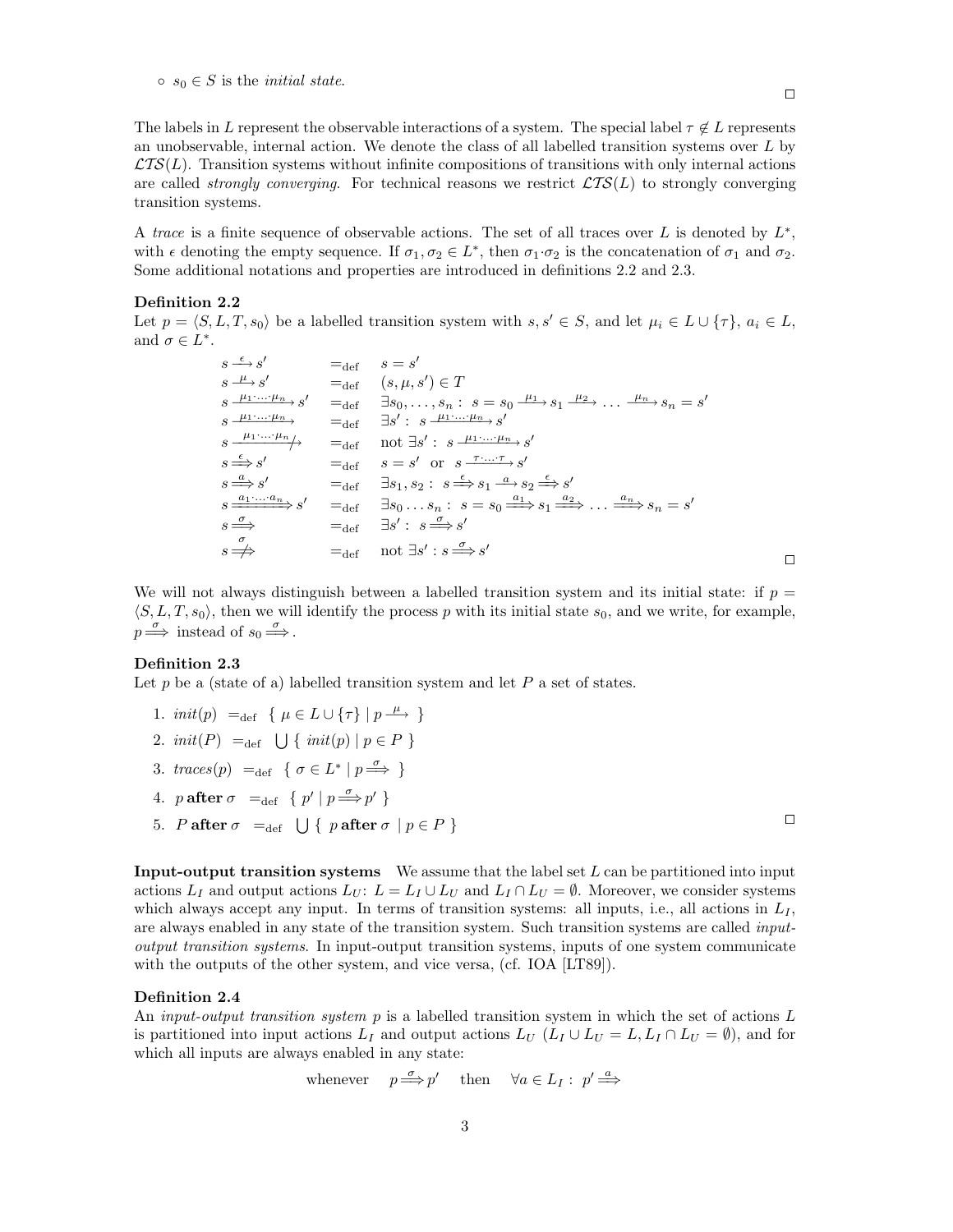The class of input-output transition systems with input actions in  $L_I$  and output actions in  $L_U$  is denoted by  $\mathcal{IOTS}(L_I, L_U) \subseteq \mathcal{LTS}(L_I \cup L_U)$ .  $\Box$ 

**Implementation relation** The major issue of conformance testing is to decide whether an implementation is correct with respect to a specification. This requires a notion of correctness, which is covered by defining an *implementation relation*. An implementation relation is a (formal) relation between the domain of specifications and the domain of models of implementations, such that  $(i, s)$  is in the relation if and only if implementation i is a conforming implementation of specification s.

We will use the relation **ioco** as implementation relation. This relation assumes that the specification is expressed as a labelled transition system in which inputs and outputs can be distinguished (not necessarily  $\mathcal{I}OTS$ ), and that the implementation behaves as, i.e., can be modelled by, an inputoutput transition system (cf. test hypothesis [ISO96]): **ioco**  $\subseteq$  IOTS( $L_I, L_U$ )  $\times$  LTS( $L_I \cup L_U$ ).

An implementation  $i \in \text{TOTS}(L_I, L_U)$  is **ioco**-correct with respect to the specification  $s \in$  $\mathcal{L}TS(L_I \cup L_U)$  if i can never produce an output which could not have been produced by s in the same situation, i.e., after the same trace. Moreover,  $i$  may only stay silent, i.e., produce no output at all, if s can do so. The absence of outputs is called quiescence and is denoted by a special label  $\delta$  ( $\delta \notin L \cup \{\tau\}$ ), cf. [Vaa91].

To formalize this notion of conformance **ioco** we first have to define quiescence as the absence of outputs. Then we have to extend traces of actions with the special action  $\delta$ . Occurrence of  $\delta$  in a state p, denoted by  $p \stackrel{\delta}{\longrightarrow}$ , expresses that state p cannot produce any output. Since no 'normal' action in p is executed in that case, p cannot move to another state, so always  $p \stackrel{\delta}{\longrightarrow} p$ . Traces in which both normal actions in L and the special action  $\delta$  may occur are called *suspension traces*. To denote suspension traces the notations  $\stackrel{\tau}{\longrightarrow}$  and  $\stackrel{\sigma}{\implies}$  (definitions 2.1, 2.2 and 2.3) are extended to traces in  $(L \cup {\delta})^*$ . Note that this overlapping of notation does not introduce conflicts.

## **Definition 2.5**

Let  $p \in \mathcal{L}TS(L_I \cup L_U)$ .

- 1. A state q of p is quiescent, denoted by  $q \stackrel{\delta}{\longrightarrow} q$ , if  $\forall \mu \in L_U \cup \{\tau\} : q \stackrel{\mu}{\longrightarrow}$
- 2. The suspension traces of  $p \in \mathcal{LTS}(L_I \cup L_U)$  are:  $Straces(p) =_{\text{def}} {\sigma \in (L \cup {\delta})^* \mid p \stackrel{\sigma}{\Longrightarrow}}$ , where  $\stackrel{\sigma}{\Longrightarrow}$  is as in definition 2.2 extended with  $\delta$ -transitions  $q \stackrel{\delta}{\longrightarrow} q$ .

 $\Box$ 

 $\Box$ 

We can now define the possible outputs  $out(p \text{ after } \sigma)$  of a process p after a suspension trace  $\sigma$ . The action  $\delta$  may occur in *out*( p **after**  $\sigma$ ) as a special action indicating that after  $\sigma$  it is possible to observe no outputs at all, i.e., quiescence. Using *out*( $p$  after  $\sigma$ ) the definition of **ioco** is now straightforward by requiring that after any suspension trace of the specification any possible output of the implementation should be a possible output of the specification.

### **Definition 2.6**

Let p be a (state of a) labelled transition system, and let P a set of states; let  $i \in \mathcal{IOTS}(L_I, L_U)$ and  $s \in \mathcal{L}TS(L_I \cup L_U)$ , then

\n- 1. 
$$
out(p) = \text{def} \{ x \in L_U \cup \{\delta\} \mid p \xrightarrow{x} \}
$$
\n- 2.  $out(P) = \text{def} \bigcup \{ out(p) \mid p \in P \}$
\n- 3.  $i \text{ is } s = \text{def} \forall \sigma \in \text{Straces}(s) : out(i \text{ after } \sigma) \subseteq out(s \text{ after } \sigma)$
\n

For more details about the relation **ioco**, for a rationale for its use, and for more generic definitions we refer to [Tre96].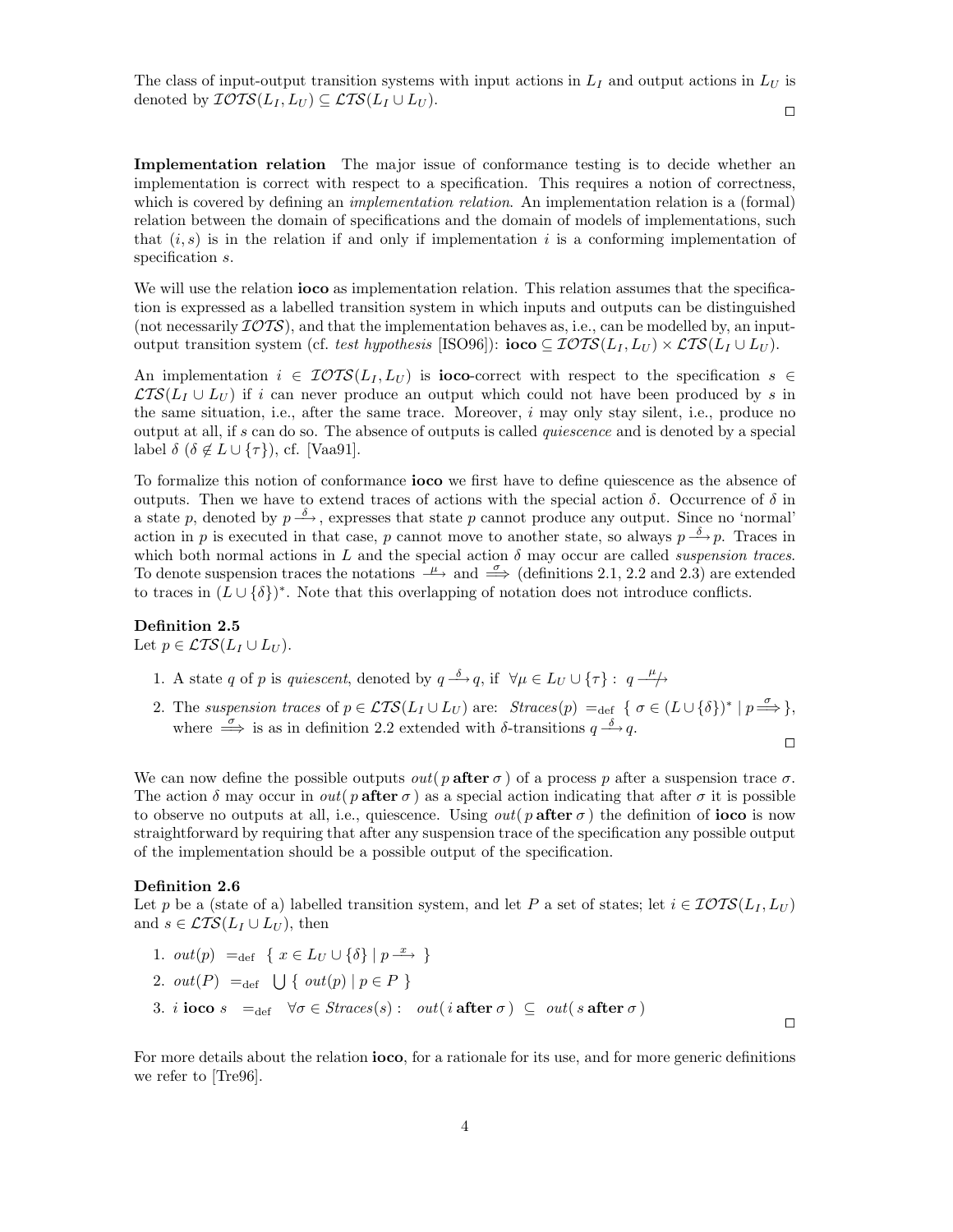**Testing** In order to generate and execute tests, we first have to define what a test case is, how test cases are executed, what a test run is, how a verdict is assigned and when an implementation passes a test case. We adopt, and adapt a little bit, the definitions of [Tre96].

# **Definition 2.7**

1. Let  $a \in L_I$  and  $L_U = \{x_1, x_2, \ldots, x_n\}$ . A test case t defined as

t ::= **pass** | **fail** |  $a; t$  |  $x_1; t \square x_2; t \square ... \square x_n; t \square \theta; t$ 

The special label  $\theta \notin L \cup \{\tau, \delta\}$  will be used in a test case to detect quiescent states of an implementation, so it can be thought of as the communicating counterpart of a  $\delta$ -action.

- 2. The finite sequence of pairs  $(t_0, i_0) \cdot (t_1, i_1) \cdot (t_2, i_2) \cdot \ldots \cdot (t_m, i_m)$ , representing the parallel computation of a test case t and an implementation i, is a test run of t and i iff
	- $t = t_0$  and  $i = i_0$ , and
	- $t_m = \textbf{pass}$  or  $t_m = \textbf{fail}$ , and
	- for all j with  $1 \leq j \leq m$ , either:

\n- \n
$$
(\ast \text{ internal step }^*)
$$
\n $t_{j-1} = t_j$  and  $i_{j-1} \xrightarrow{\tau} i_j$ , or\n  $-(\ast \text{ offer input }^*)$ \n $t_{j-1} = a; t_j$  and  $i_{j-1} \xrightarrow{a} i_j$ , or\n  $-(\ast \text{ accept output }^*)$ \n $t_{j-1} = x_1; t_j^1 \square \dots \square x_k; t_j^k \square \dots \square x_n; t_j^n \square \theta; t_j^{\theta}$  and  $i_{j-1} \xrightarrow{x_k} i_j$  and  $t_j = t_j^k$ , or\n  $-(\ast \text{ accept quiescence }^*)$ \n $t_{j-1} = x_1; t_j^1 \square \dots \square x_n; t_j^n \square \theta; t_j^{\theta}$  and  $i_{j-1} = i_j$  and\n  $\forall \mu \in L_U \cup \{\tau\} : i_{j-1} \xrightarrow{\mu} \text{ and } t_j = t_j^{\theta}$ \n
\n

3. An implementation i **passes** a test case t if all possible test runs of t and i end with  $t_m = \textbf{pass}$ , otherwise i **fails** t.  $\Box$ 

**Test derivation** Now all ingredients are there to present an algorithm to generate test cases from a labelled transition system specification for the implementation relation **ioco**.

## **Algorithm 2.8**

Let s be a specification with initial state  $s_0$ . Let S be a non-empty set of states, with initially  $S = s_0$  after  $\epsilon$ . Then a test case t is obtained from S by a finite number of recursive applications of one of the following three nondeterministic choices:

1. (∗ terminate the test case ∗)

$$
t \ \ := \ \ \mathbf{pass}
$$

2. (∗ give a next input to the implementation ∗)

 $t \hspace{.1in} := \hspace{.1in} a \; ; \; t'$ 

where  $a \in L_I$ ,  $S' = S$  after  $a \neq \emptyset$ , and t' is obtained by recursively applying the algorithm for  $S'.$ 

3. (∗ check the next output of the implementation ∗)

 $t := x_1; t_1 \square x_2; t_2 \square ... \square x_n; t_n \square \theta; t_{\theta}$ where, with  $1 \leq j \leq n$ : if  $x_j \notin out(S)$  then  $t_j = \text{fail}$ if  $\delta \notin out(S)$ then  $t_{\theta} = \text{fail}$ if  $x_j \in out(S)$  then  $t_j$  is obtained by recursively applying the algorithm for  $S$  after  $x_j$ if  $\delta \in out(S)$  then  $t_{\theta}$  is obtained by recursively applying the algorithm for  $\{s \in S \mid s \stackrel{\delta}{\longrightarrow}\}.$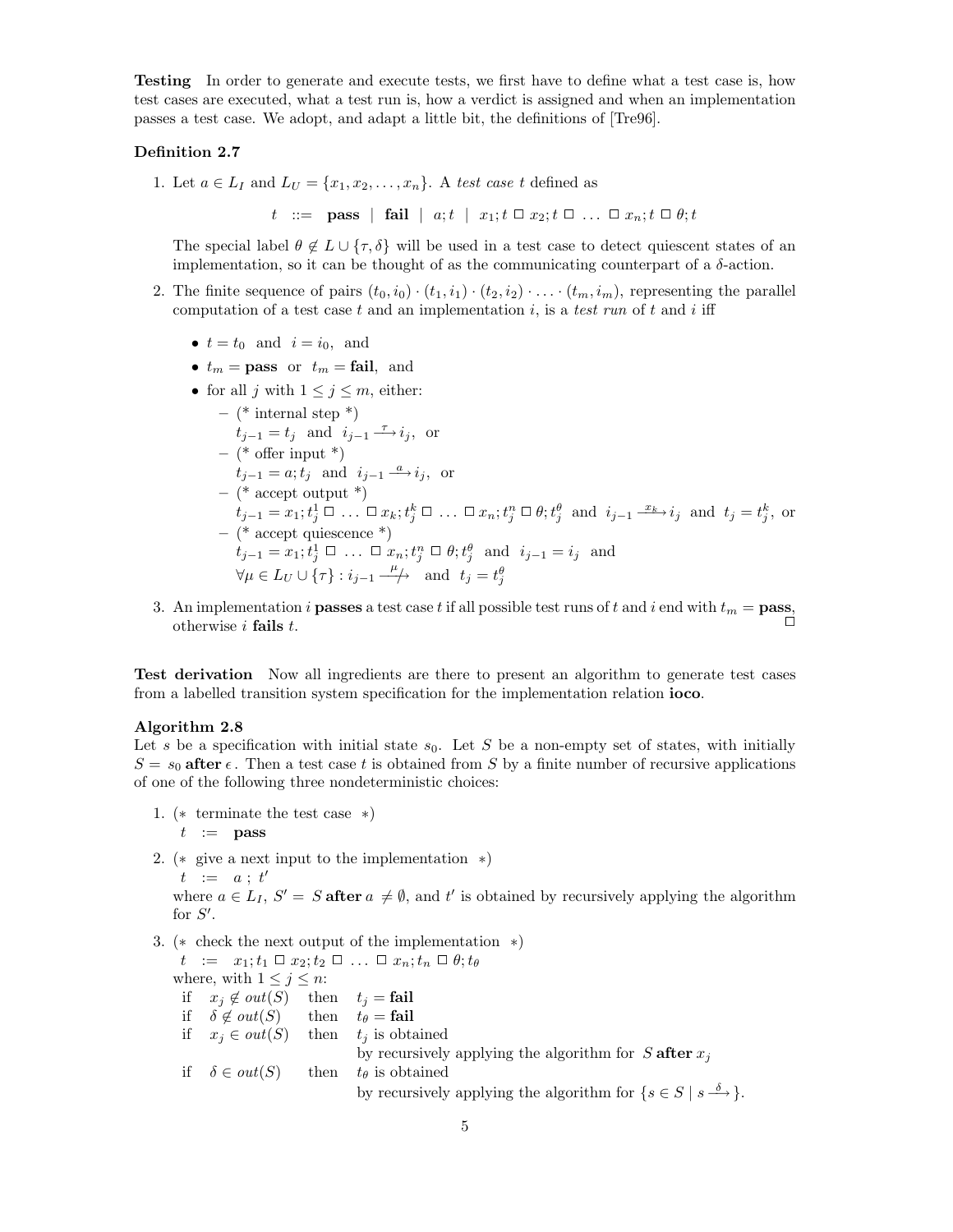This algorithm was proved in [Tre96] to produce only sound test cases, i.e., test cases which never produce **fail** while testing an **ioco**-conforming implementation. Moreover, it was shown that any non-conforming implementation can always be detected by a test case generated with this algorithm. Algorithm 2.8 will be the basis for test derivation from Promela specifications in the next sections.

# **3 On-the-Fly Testing**

Derivation of test cases as explained in the previous section may involve the consideration of a large number of transitions and states. The encountered complexity is mainly due to the fact that in each state of the specification we have to consider all possible responses of the implementation. After this step, again all possible responses for all possible responses of the previous step have to be considered. Due to nondeterminism, parallelism, data instantiation and recursive processes there may be many different responses, and all these possible responses have to be recorded and represented in the generated test case. This is illustrated in example 3.2, but before giving this example, first an algorithm for test execution is presented. This algorithm, in fact, operationalizes the abstract concept of test run from definition 2.7.2 by giving the actions to be performed to obtain a test run.

### **Algorithm 3.1**

Let t be a test case,  $a \in L_I$ ,  $x_j \in L_U$  and let  $i \in \mathcal{IOTS}(L_I, L_U)$  be an implementation under test. Then test execution proceeds by the following rules:

WHILE 
$$
t \notin \{ \text{pass}, \text{fail} \}
$$

{ apply one of the following choices:

\n- \n
$$
(\ast \text{ offer an input } *)
$$
\n
\n- \n If  $t = a$ ;  $t'$  and  $i \stackrel{a}{\Longrightarrow} i'$  then  $t := t'; i := i'$ \n
\n- \n (  $*\text{ accept quiescence } *)$ \n
\n- \n If  $t = x_1; t_1 \square \ldots \square x_n; t_n \square \theta; t_\theta \text{ and } \forall x \in L_U \cup \{\tau\} : i \stackrel{x}{\longrightarrow} \text{ then } t := t_\theta$ \n
\n- \n (  $*\text{ accept output } *)$ \n
\n- \n If  $t = x_1; t_1 \square \ldots \square x_j; t_j \square \ldots \square x_n; t_n \square \theta; t_\theta \text{ and } i \stackrel{x_j}{\Longrightarrow} i' \text{ then } t := t_j; i := i'$ \n
\n

# **Example 3.2**

}

Consider a simple coffee-machine modelled by  $s \in \mathcal{LTS}(L_I \cup L_U)$ , where  $L_I = \{coin\}$  and  $L_U =$ {coffee, tea}. The specification s of the coffee machine is given in Figure 1, together with a test case which has been derived from the specification using algorithm 2.8. The sequence of observable actions which can be observed during a possible test run of the test case with an implementation, which is able to execute the (erroneous) trace  $coin \cdot tea \cdot tea$ , is also given in Figure 1. The solid lines of the test run denote the actions that actually occurred during test execution. The dotted lines denote the actions that might have occurred during test execution, i.e., possible responses, but which did not actually occur. Since the end state is **fail**, we conclude that the tested implementation is not conforming.

After offering a *coin* to the coffee-machine, we have to consider all possible actions that could follow, i.e.  $\theta$ , coffee and tea, which are partially marked by a dotted line in the test run. Since the system actually responds with a tea action after inserting the *coin*, we do not have to pay any attention to the subsequent behaviour of  $\coin \theta$  and  $\coin \circ$  of fee in the test case. This behaviour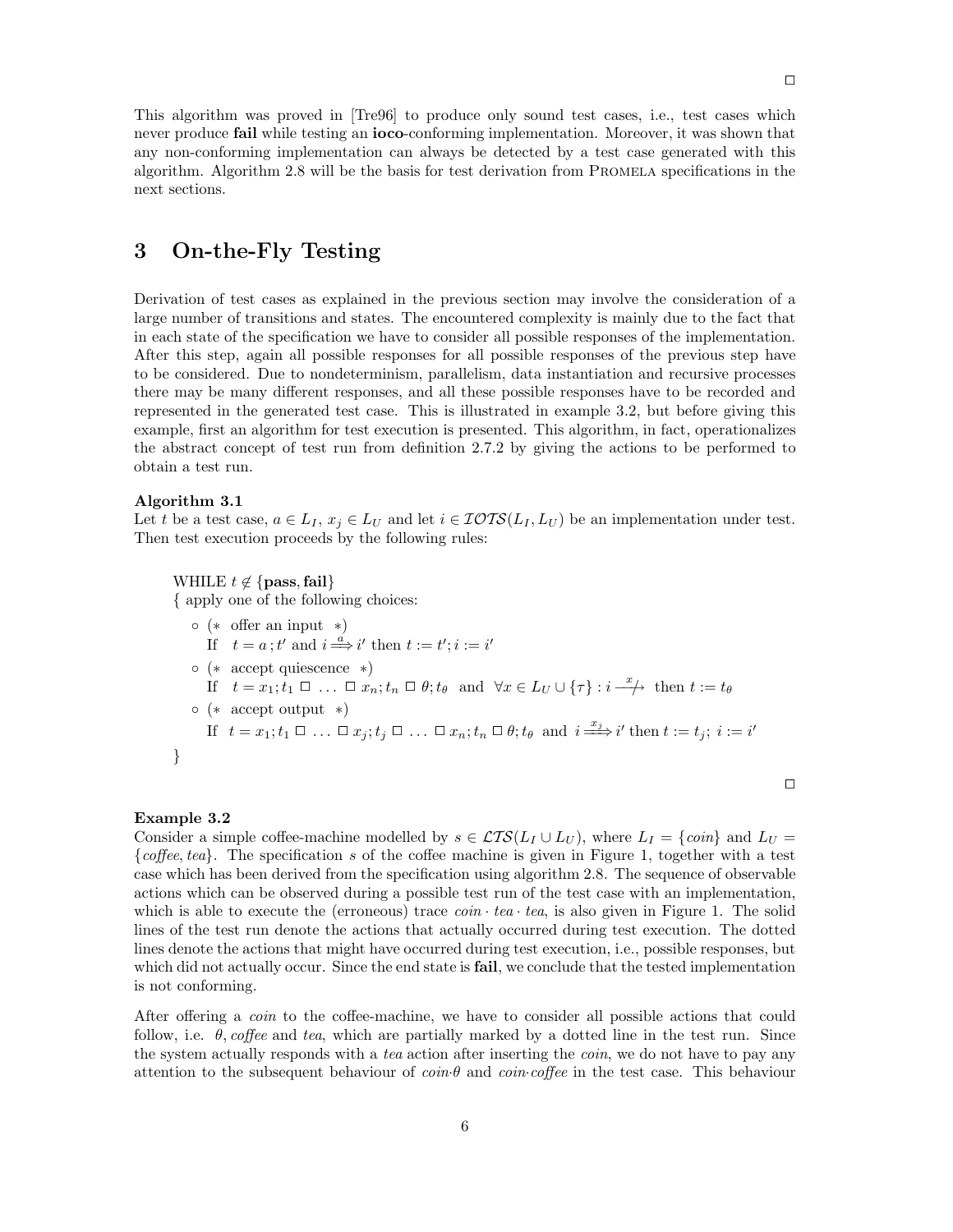

Figure 1: Execution of a test case

has been considered during the generation of the test case. We only have to resume consideration of the possible actions after coin·tea and continue test execution at that branch. When the next output tea is processed by the tester, the algorithm will terminate.  $\Box$ 

Example 3.2 shows the partial usage of the test case in the test execution Algorithm 3.1. The implementation under test produces in each state just one actual response, and all other responses which were considered during test derivation are not used, and were considered for nothing.

The aim of on-the-fly testing is to reduce the number of states and transitions to be considered by using the actual responses of the implementation under test. Only the part of the test case used during test execution is derived during on-the-fly testing. Of course, this implies that the actual responses of the implementation must be known during test derivation. Since the test run is not known beforehand, the derivation of the test case cannot be completed beforehand either. It should be done dynamically, during the execution of the test case.

From a certain state of the specification we need to derive the possible input actions, the expected output actions, and the possibility of quiescence. These are called test primitives. Let S be the set of states in which the specification may be after a particular partial test run, then these test primitives are in the set  $(int(S) \cap L_I) \cup out(s)$ .

The derivation of these test primitives from the specification while at the same time executing these actions is called on-the-fly testing. Intuitively, on-the-fly test execution can be characterized as a kind of feedback system in which information obtained during execution is fed back to test case derivation. Test cases are not explicitly generated and stored during on-the-fly testing.



Figure 2: On-the-fly tester architecture

Figure 2 depicts schematically a possible architecture for an on-the-fly tester. The Primer analyses the specification and generates all the possible test primitives. It is an entity representing all possible current states of the specification taking into account the test actions executed during the current test run, including the responses from the implementation under test (IUT). Each time the Driver asks for the next test primitive from the Primer, it will immediately execute this primitive.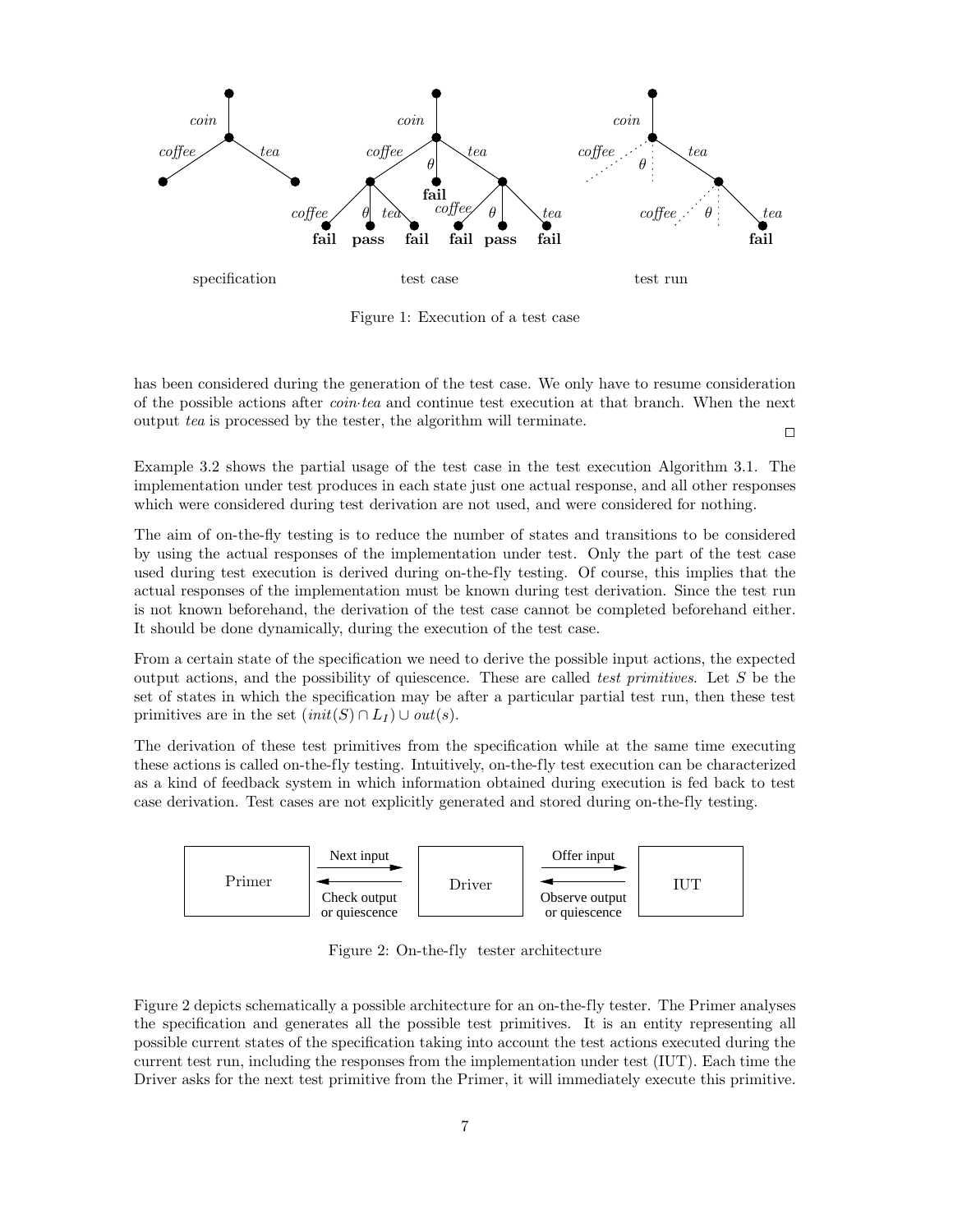The Driver observes the responses from the IUT and feeds them back to the Primer.

Following the on-the-fly approach, the test case generation and test case execution algorithms, i.e, algorithms 2.8 and 3.1, have to be merged. This is done in Algorithm 3.3. By looking one observable transition ahead, Algorithm 3.3 is able to construct a sound test case during testing. This is the task to be done by the Driver. Based on the output generated by the IUT the Driver chooses one of the rules to be applied during execution.

## **Algorithm 3.3**

Let initially TERMINATE = FAILURE = false; let s be the specification and let  $S = s$  after  $\epsilon$ ; let  $i \in \mathcal{IOTS}(L_I, L_U)$  be the implementation under test. Then i is checked by application of the following rules. An implementation is **ioco**-conforming to the specification s, when the algorithm terminates with FAILURE  $=$  true. If the algorithm terminates with FAILURE  $=$  false, then we have one test run which does not produce fail, i.e., our confidence in the correct functioning of the implementation increases, although, formally, no judgement about conformance can be given.

WHILE not ( TERMINATE or FAILURE ) { apply one of the following choices:

- 1. (∗ offer an input ∗) Select an  $a \in init(S) \cap L_I$ , then  $S := S$  after  $a \, ; \, i := i'$ where  $i \stackrel{a}{\Longrightarrow} i'$
- 2. (∗ accept quiescence ∗) If  $\forall x \in L_U \cup \{\tau\} : i \stackrel{x}{\longrightarrow} \text{ and } \delta \in out(S) \text{ then } S := \{ s \in S \mid s \stackrel{\delta}{\longrightarrow} \}$
- 3. (∗ fail on quiescence ∗) If  $\forall x \in L_U \cup \{\tau\} : i \stackrel{\dot{x}}{\longrightarrow} \text{ and } \delta \notin out(S) \text{ then FAILURE} = \text{true}$
- 4. (∗ accept output ∗) If  $\exists x \in L_U : i \stackrel{x}{\Longrightarrow} i'$  and  $x \in out(S)$  then  $S := S$  **after**  $x; i := i'$
- 5.  $(*$  fail on output  $*)$ If  $\exists x \in L_U : i \Longrightarrow i'$  and  $x \notin out(S)$ , then FAILURE = true
- 6. ( $*$  terminate the loop  $*$ )  $TERMINATE = true$

| ٧ |
|---|
|   |
|   |
|   |
|   |
|   |
|   |
|   |
|   |
|   |
|   |
|   |

# **Example 3.4**

Consider Figure 3 with the specification s of the coffee machine. An erroneous trace of implementation *i, coin-tea-tea* is tested on-the-fly using algorithm 3.3. The choices within Algorithm 3.3 are successively  $(S = \{s_0\} \text{ initially})$ :

- choice 1:  $a = coin \in init(S) \cap L_I$  and  $S = S$  after  $a = \{s_2\}; i := i_2$
- choice 4: since  $tea \in L_U : i \xrightarrow{tea} i'$  and  $tea \in out(S)$  then  $S := S$  after  $tea = \{s_4\}; i := i_4$
- choice 5: since  $tea \in L_U : i \xrightarrow{tea} i_5$  and  $tea \notin out(S)$  then FAILURE = true

Since FAILURE is true at termination of the algorithm, the implementation is not conforming to specification s.  $\Box$ 

Using algorithm 3.3, on-the-fly testing can be performed based on any specification formalism which can be expressed in labelled transition systems. The only thing which is needed is to develop a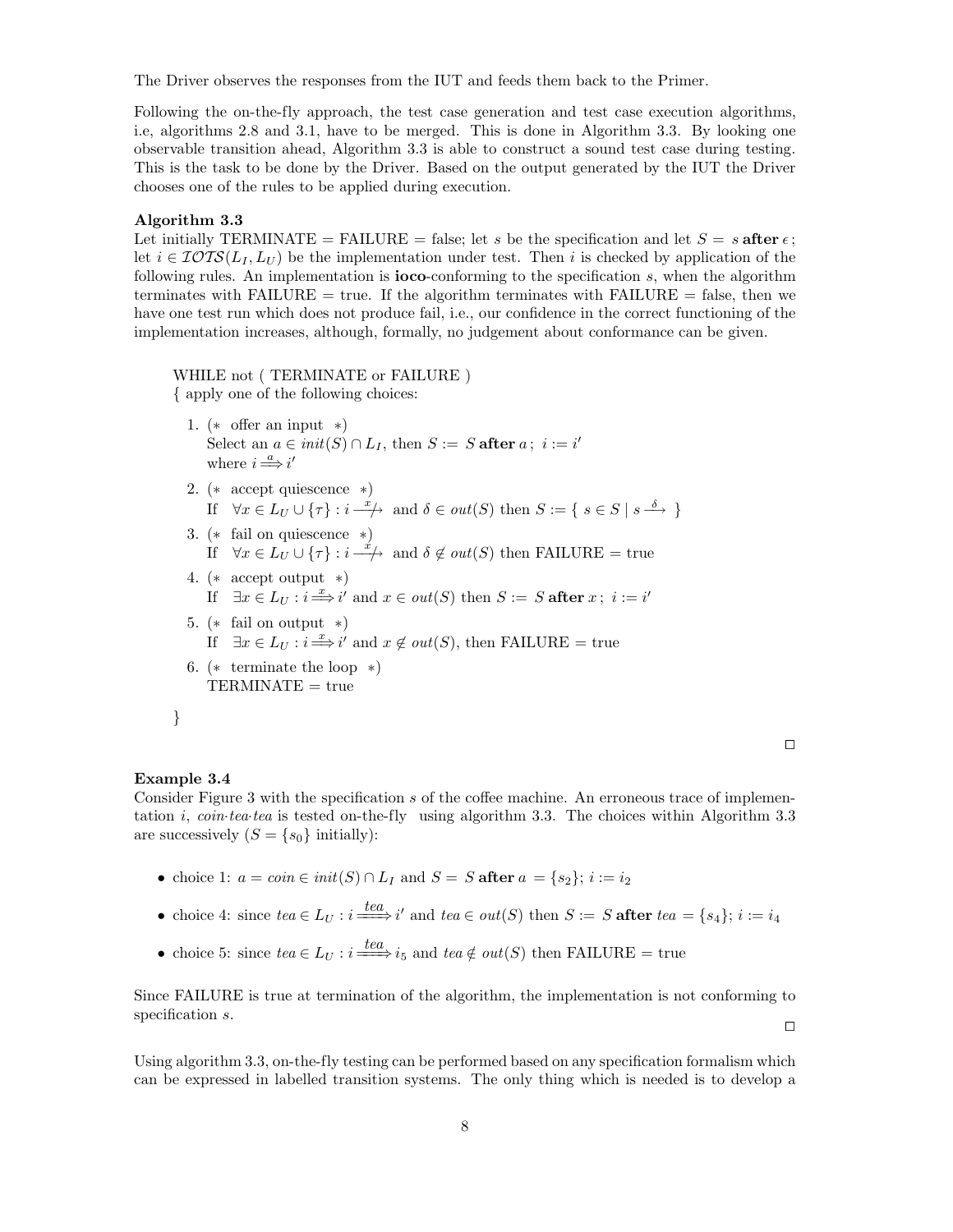

Figure 3: On the fly test execution example

Primer component which generates the test primitives captured by the sets  $init(S) \cap L_I$  and  $out(S)$ , and means for state selection i.e., S **after** a for that specification formalism. Promela is such a formalism that can be expressed in labelled transition systems [Hol91]. Hence, the next section will discuss the derivation of the test primitives from PROMELA specifications using SPIN.

# **4 Test Derivation for PROMELA**

The developed test theory in the previous sections is based on the assumption that the underlying model of the specification is a labelled transition system (LTS). The underlying model of PROMELA is a composition of communicating finite state machines. The participating state machines communicate with each other and the environment by means of channels, i.e., finite queues. The state of the composite state machine is determined by the global context and the local context of each individual state machine. The context is determined by the variables and queue contents.

By making some restrictions and assumptions on the usage of the PROMELA model, it is possible to apply the theory developed in the previous sections. To do this, we assume that a Promela model can be considered as an LTS (PROMELA-LTS) from which the input and output operations on some channels are observable. The behaviour of the model is characterized by the sequences of input and output actions on these observable queues.

This means that, contrary to a Promela model used to validate a system, we have to enhance the specification for derivation of test primitives, in order to be able to distinguish between observable and non observable channels. A channel should be explicitly declared as an observable channel, for which we extended the PROMELA language with the keyword observable. Moreover, for testing there is no need to specify the environment within a specification, i.e., we do not use closed models, in contrast with the case of validation. For technical reasons due to the implementation of the Primer based on Spin, we insist that these observable channels are rendez-vous channels.

All the other actions occurring in the PROMELA model are mapped onto internal  $\tau$  actions, including, e.g., assignments and actions on non-observable channels. Specifications with infinitely many outgoing transitions in one state are not allowed.

In order to obtain the test primitives at a particular stage of the testing process, we define the super state  $S = s$  after  $\sigma \neq \emptyset$ , where  $\sigma \in L \cup \{\delta\}$ . Intuitively, a super state S contains all the states in which the specified system can be after the partial test run  $\sigma$ . The test primitives at that super state are then  $out(S) \cup (init(S) \cap L_I)$ . We denote  $S \stackrel{a}{\longrightarrow} S'$  as the next super state after an  $\text{action } a \in L \cup \{\delta\}, \text{ i.e., } S' = S \text{ after } a$ . Obviously,  $s_0$  after  $\sigma \cdot a = \bigcup \{s' \text{ after } a | s' \in s_0 \text{ after } \sigma\},$ where  $s_0$  is the initial state of specification s. These characterizations of the test primitives and super states are the basis of the operations required by Algorithm 3.3, e.g., performing a  $\delta$ -, input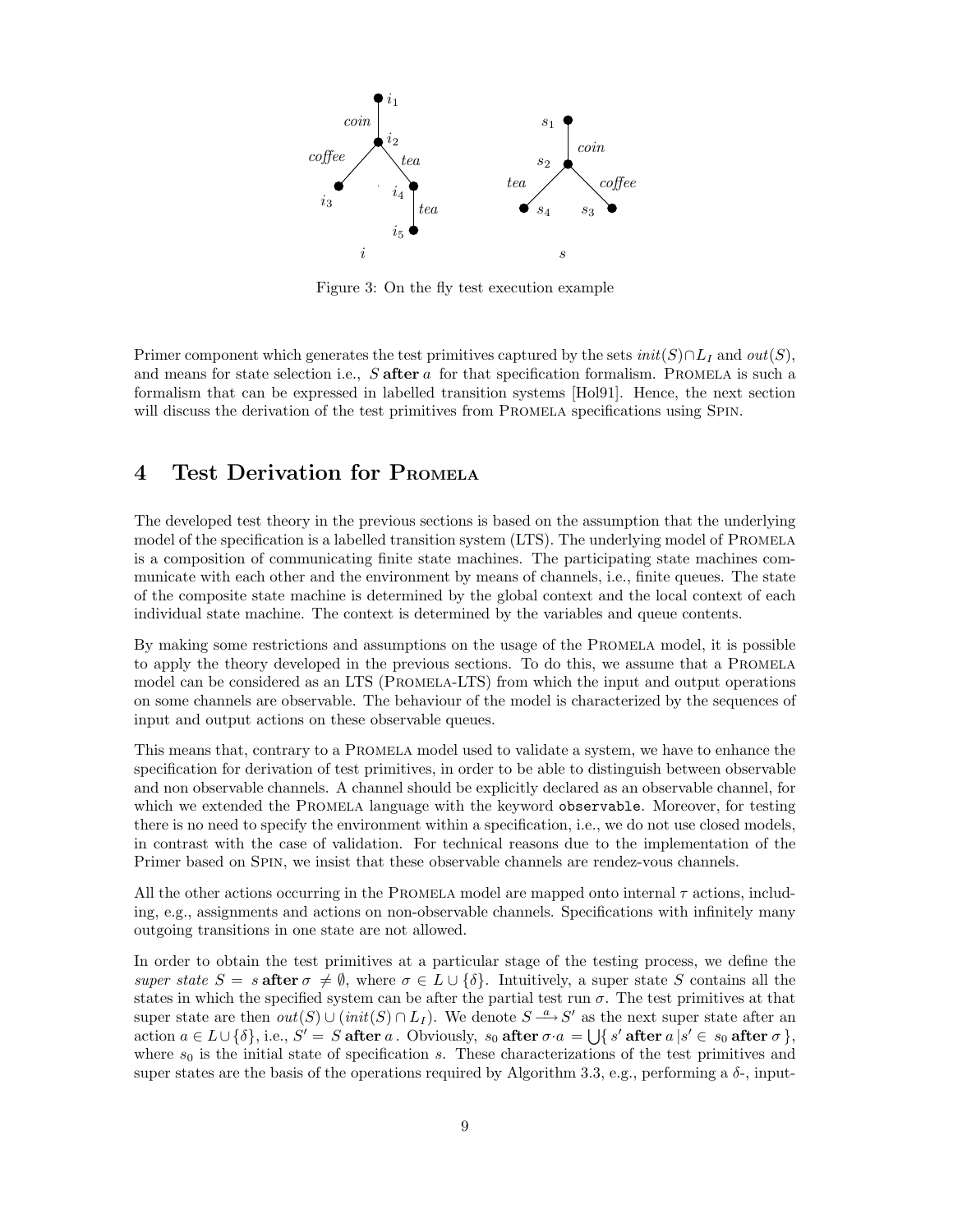or output-transition from a super state to the next super state and obtaining the possibles actions at a super state.

Since we aim at developing an automatic test derivation tool based on Spin we have some more requirements for an algorithm supporting these operations. Due to technical reasons of Spin's generated machine representation, the transitions from a certain state are ordered. For instance when we consider a state (element of a super state) with several outgoing transitions  $a_1, a_2 \ldots a_n$ , we inspect the actions in sequence from  $a_1$  till  $a_n$ . The inspection of a transition using SPIN's representation to obtain the action associated with that transition involves actually making that transition, i.e., going to another state. A backward transition is then necessary to bring us back to the original state. By using this property, a depth-first search for test primitives and a new super state is in favour in order to reduce the computations by the algorithms. The presented algorithms are designed such that the initial super state  $S = \{s_0\}$  is sufficient to be the root state.

An algorithm to determine the test primitives from a super state is presented in Algorithm 4.1. Example 4.2 shows the application of the algorithm to the specification s depicted in Figure 4.

#### **Algorithm 4.1**

Let S be a set of states of a PROMELA-LTS, and  $L_I$  and  $L_U$  are the input, respectively the output actions. Let the global set A initially be empty, being the result set with obtained test primitives. The set of test primitives in the super state  $S$  is obtained by application of the following rule:

For each  $s \in S$  apply the following recursive procedure  $P(s, true)$ 

## **Procedure P** $(s, \delta)$

Select each transition  $s \stackrel{a}{\longrightarrow} s'$  from the ordered list of transitions from state s and apply the following rules:

- if  $a \in L_I$  then  $A := A \cup \{a\}$
- if  $a \in L_U$  then  $\delta := \text{false}$  and  $A := A \cup \{a\}$
- if  $a = \tau$  then  $\delta :=$  false and apply recursively procedure  $P(s', true)$

 $a\sqrt{\tau}$  |  $\tau$ 

if  $\delta$  = true then  $A := A \cup \{\delta\}$ 



 $\mathcal{S}_0$ 

 $x \vert$  b

 $s_1 \bullet s_2 \bullet s_4$ 

Figure 4: Specification s

#### **Example 4.2**

Consider Figure 4 where specification s with  $L_I = \{a, b\}$  and  $L_U = \{x\}$  is depicted. To obtain the test primitives of the initial state  $S = \{s_0\}$  we apply the rules of Algorithm 4.1 as follows:

 $S = \{s_0\}$  and  $A = \emptyset$ 

- 1. call  $P(s_0, true)$
- 2. select  $s_0 \stackrel{a}{\longrightarrow} s_1$ ;  $A := A \cup \{a\} = \{a\}$
- 3. select  $s_0 \stackrel{\tau}{\longrightarrow} s_2$ ;  $\delta$  = false; call  $P(s_2, true)$ 
	- (a) select  $s_2 \xrightarrow{x} s_3$ ;  $\delta = \text{false}$ ;  $A := \{a\} \cup \{x\} = \{a, x\}$

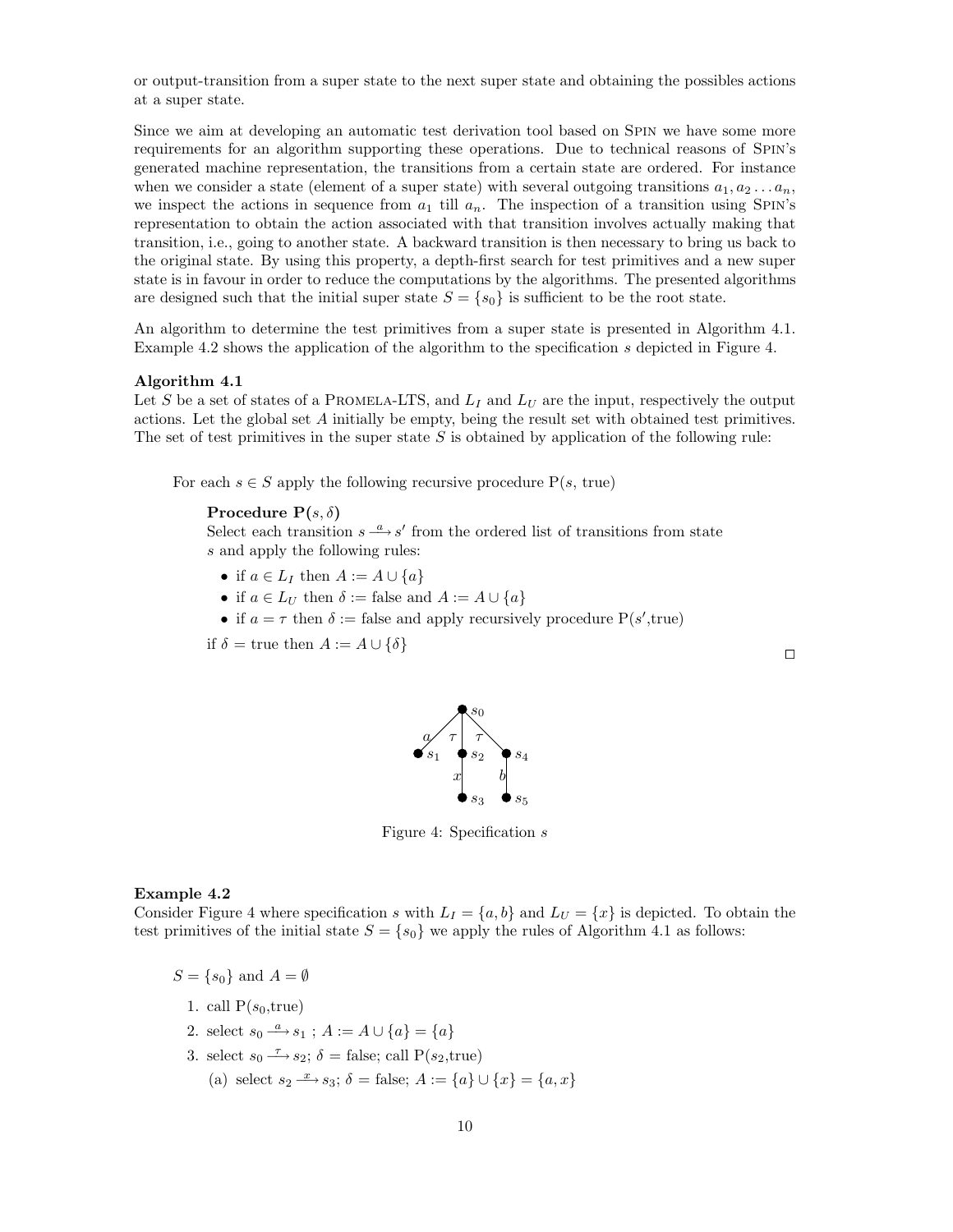- (b)  $\delta$  = false do nothing
- 4. select  $s_0 \stackrel{\tau}{\longrightarrow} s_4$ ;  $\delta$  = false; call  $P(s_4, true)$ 
	- (a) select  $s_4 \xrightarrow{b} s_5$ ;  $A = \{a, x\} \cup \{b\} = \{a, x, b\}$
	- (b)  $\delta$  = true so  $A = \{a, x, b\} \cup \{\delta\} = \{a, x, b, \delta\}$
- 5.  $\delta$  = false do nothing

Since the algorithm terminates the set of test primitives  $A = \{a, x, b, \delta\}.$ 

An algorithm to perform a  $\delta$ -transition on super states in the PROMELA-LTS,  $S \stackrel{\delta}{\longrightarrow} S'$ , is presented in Algorithm 4.3.

#### **Algorithm 4.3**

Let S be a set of states of a PROMELA-LTS.  $L_I$  and  $L_U$  are the input, respectively the output actions. Let the global set  $Q$  initially be empty, being the resulting super state after a  $\delta$ -transition. This super state  $Q$  is obtained by applying the following rule:

For each  $s \in S$  apply the following recursive procedure  $P(s, true)$ 

**Procedure P** $(s, \delta)$ 

Select each transition  $s \stackrel{a}{\longrightarrow} s'$  from the ordered list of transitions from state s and apply the following rules:

- if  $a \in L_I$  then nothing
- if  $a \in L_U$  then  $\delta := \text{false}$
- if  $a = \tau$  then  $\delta :=$  false and apply recursively procedure  $P(s', true)$

if 
$$
\delta
$$
 = true then  $Q := Q \cup \{s\}$ 

An algorithm to make an input or output test primitive transition on super states in the PROMELA-LTS,  $S \stackrel{a}{\longrightarrow} S'$ , with  $a \in L$ , is presented in Algorithm 4.4.

## **Algorithm 4.4**

Let S be a super state of a PROMELA-LTS and  $z \in L_I \cup L_U$  an input or an output primitive. Then the successor global super state vector Q (initially empty),  $S \stackrel{z}{\longrightarrow} Q$ , is obtained by application of the following rule:

For each  $s \in S$  apply the following recursive procedure  $P(s)$ 

#### **Procedure P(**s**)**

Select each transition  $s \stackrel{a}{\longrightarrow} s'$  from the ordered list of transition(s) from state s and apply the following rules:

- if  $a = z$  then  $Q := Q \cup \{s'\}$
- if  $a = \tau$  then apply recursively procedure  $P(s')$

 $\Box$ 

 $\Box$ 

As a result of this study we have implemented these algorithms in a prototype called Trojka. This prototype represents the primer module of the on-the-fly test architecture (Figure 2). This module is automatically generated by a modified version of Spin, analogous to the generation of the pan verification analyser from a Promela specification. Details about the implementation of this prototype can be found in [Vri96].

Although due to the on-the-fly testing principle we reduced the state space considerably, the state space still explodes during the search for test primitives. It helps, in order to reduce the number of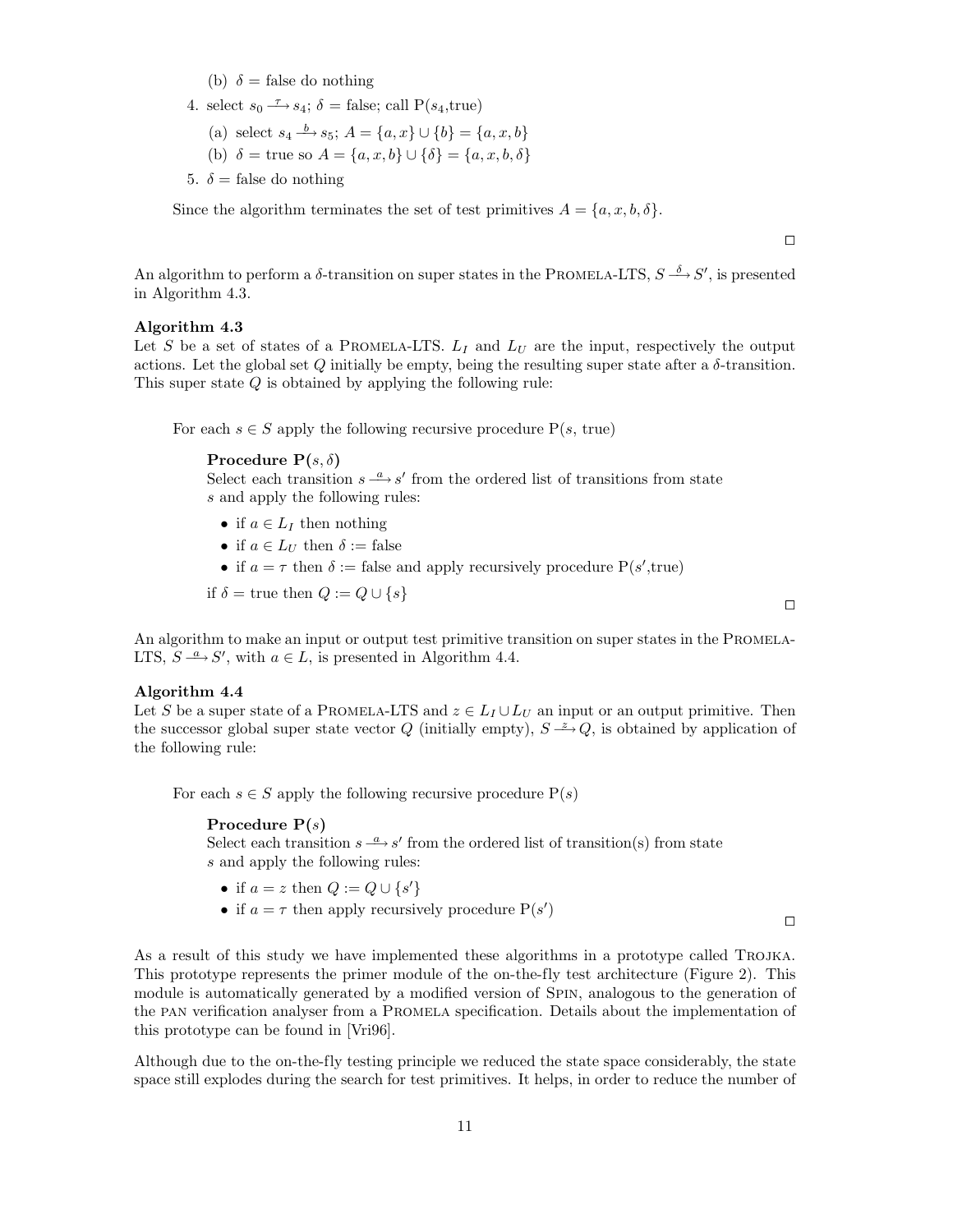calculations by Trojka, to use as much as possible the d-step or atomic construct of Promela to combine internal steps  $(\tau)$ . But more is needed. This leads to the application of the state matching principle of Spin. An already investigated state is not assessed again. In order to assure the soundness of the tester, we only apply state hashing with full comparison of states. An implementation may be judged incorrectly when the out set is incomplete.

It should be noticed that we should insist that the Promela-LTS is strongly converging (Section 2), in order to claim termination of the presented algorithms. But for practical reasons experienced during prototyping, we have also to handle (long) sequences of internal transitions, by cutting off the search at a certain depth. This solution is not very elegant since the tester looses the soundness property when cutting is applied. A more subtle solution like loop detection should be added to TROJKA, cf. TGV [FJJV96].

We tested TROJKA by interfacing it with an interactive application, which, in fact, simulates the Driver component. The results are very promising and it seems, despite the large number of states to be investigated, we can handle real specifications.

In the Côte de Resyste project  $STW96$ , CdR98, we have implemented the whole on-the-fly tester for the specification language LOTOS (i.e. Primer and Driver), which is able to test real systems. We have replaced the LOTOS-Primer by TROJKA enabling us testing using PROMELA specifications. In this experiment we have performed some testing of an elevator based on a Promela specification. The results are similar to testing the elevator based on a LOTOS-specification.

# **5 Concluding Remarks**

In this paper we discussed the on-the-fly conformance testing principle that is able to simultaneously generate test primitives and test an implementation. The implementation is tested on the correctness notion defined by **ioco**. The on-the-fly approach reduces the number of computations (consideration of states and transitions) during test derivation. Algorithms to derive test primitives from Promela models have been presented. The algorithms have been implemented in the SPIN based tool TROJKA.

At the moment the Trojka tool cannot produce test primitives which result in a granted sound test, when the number of internal steps is very large. A mechanism for  $\tau$ -loop detection should be added to its functionality to remove this shortcoming. From experiments with large specifications (many transitions and states), we experienced that, despite the state space reduction, the state space is still very large. Additional mechanisms to reduce the state space should be investigated in future work, e.g., compositional test primitive derivation.

Within the Côte de Resyste project the whole test architecture is realized based on LOTOS with well defined interfaces between the components. The Primer component used here is decomposed into two components; a (simpler) Primer (the test primitive deriver) and an Explorer. The latter is responsible for moving trough the transition system and inspecting transitions. The interface is based on the Open/Caesar interface [Gar98]. It would desirable to adapt Spin such that it supports the OPEN/CAESAR interface, making it possible to integrate it in the whole on-the-fly tester. Another benefit could be that more tool support for Promela specifications becomes available.

Further study of input/output labelled transition systems has led to the definition of the implementation relation **mioco**. This implementation relation distinguishes between multiple channels and uses refusal of inputs [HT97, Hee98]. For future work we suggest adaptation of the algorithms in order to derive **mioco** test primitives, i.e., building a **mioco** on-the-fly conformance tester.

In practice, it is hard to do experiments with real systems since the pair specification - implementation is not available. In order to do coverage studies it is interesting to use Trojka with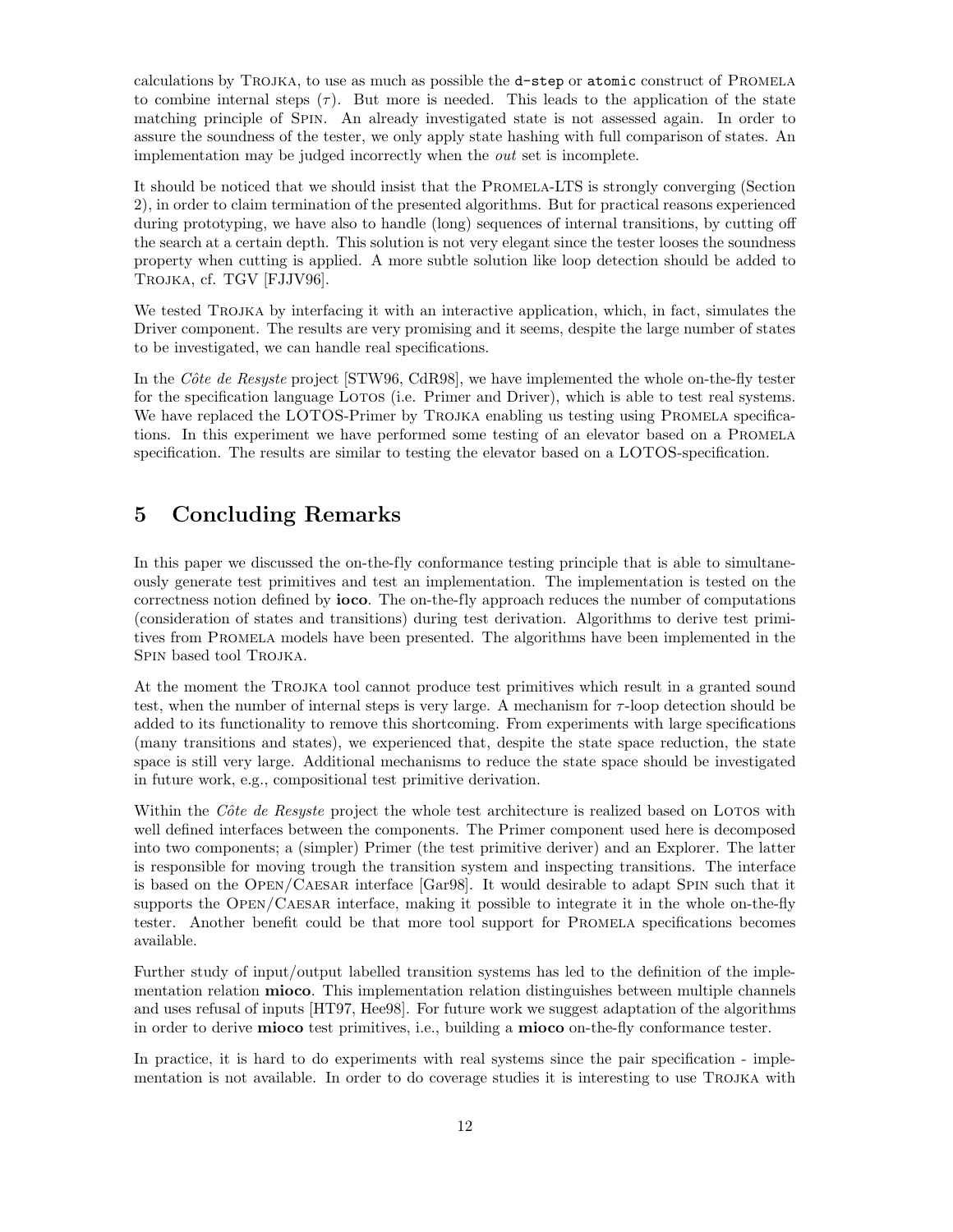some additional control as a simulator of an implementation under test. In combination with the Côte de Resyste tester we could test a LOTOS specification against a PROMELA description used as implementation, and vice versa.

A final remark concerns the difference between a model used for validation and a specification used as the the basis for testing. Although in our approach both are expressed in Promela, it should be noted that a specification used to test an implementation should be complete, i.e., all the functional behaviour should be specified. A model usually is incomplete in that abstractions have been made. Hence, a validation model in PROMELA can usually not be used directly as a specification for testing. Further research for testing based on partial specifications, e.g., models, is suggested. This is also interesting with respect to test purposes (cf. [ISO91]).

# **Acknowledgement**

The authors would like to acknowledge Axel Belinfante for his effort to interface Trojka with the  $C\hat{o}te$  de Resyste tester and his constructive comment.

# **References**

- [CdR98] Cˆote de Resyste consortium. Cˆote de resyste webpages, 1998. URL: http://fmt.cs.utwente.nl/CdR.
- [FJJV96] J.-C. Fernandez, C. Jard, T. Jéron, and C. Viho. Using on-the-fly verification techniques for the generation of test suites. In R. Alur and T.A. Henzinger, editors, Computer Aided Verification CAV'96. Lecture Notes in Computer Science 1102, Springer-Verlag, 1996.
- [Gar98] H. Garavel. Open/Cæsar: An open software architecture for verification, simulation, and testing. In B. Steffen, editor, Fourth Int. Workshop on Tools and Algorithms for the Construction and Analysis of Systems (TACAS'98), pages 68–84. Lecture Notes in Computer Science 1384, Springer-Verlag, 1998.
- [Hee98] L. Heerink. Ins and Outs in Refusal Testing. PhD thesis, University of Twente, Enschede, The Netherlands, 1998.
- [Hol91] G. J. Holzmann. Design and Validation of Computer Protocols. Prentice-Hall Inc., 1991.
- [HT97] L. Heerink and J. Tretmans. Refusal testing for classes of transition systems with inputs and outputs. In T. Mizuno, N. Shiratori, T. Higashino, and A. Togashi, editors, Formal Desciption Techniques and Protocol Specification, Testing and Verification FORTE X /PSTV XVII '97, pages 23–38. Chapman & Hall, 1997.
- [ISO91] ISO. Information Technology, Open Systems Interconnection, Conformance Testing Methodology and Framework. International Standard IS-9646. ISO, Geneve, 1991. Also: CCITT X.290–X.294.
- [ISO96] ISO/IEC JTC1/SC21 WG7, ITU-T SG 10/Q.8. Information Retrieval, Transfer and Management for OSI; Framework: Formal Methods in Conformance Testing. Committee Draft CD 13245-1, ITU-T proposed recommendation Z.500. ISO – ITU-T, Geneve, 1996.
- [LT89] N.A. Lynch and M.R. Tuttle. An introduction to Input/Output Automata. CWI Quarterly,  $2(3):219-246$ , 1989. Also: Technical Report MIT/LCS/TM-373 (TM-351 revised), Massachusetts Institute of Technology, Cambridge, U.S.A., 1988.
- [STW96] Dutch Technology Foundation STW. Côte de Resyste COnformance TEsting of REactive SYSTEms. Project proposal STW TIF.4111, University of Twente, Eindhoven University of Technology, Philips Research Laboratories, KPN Research, Utrecht, The Netherlands, 1996.